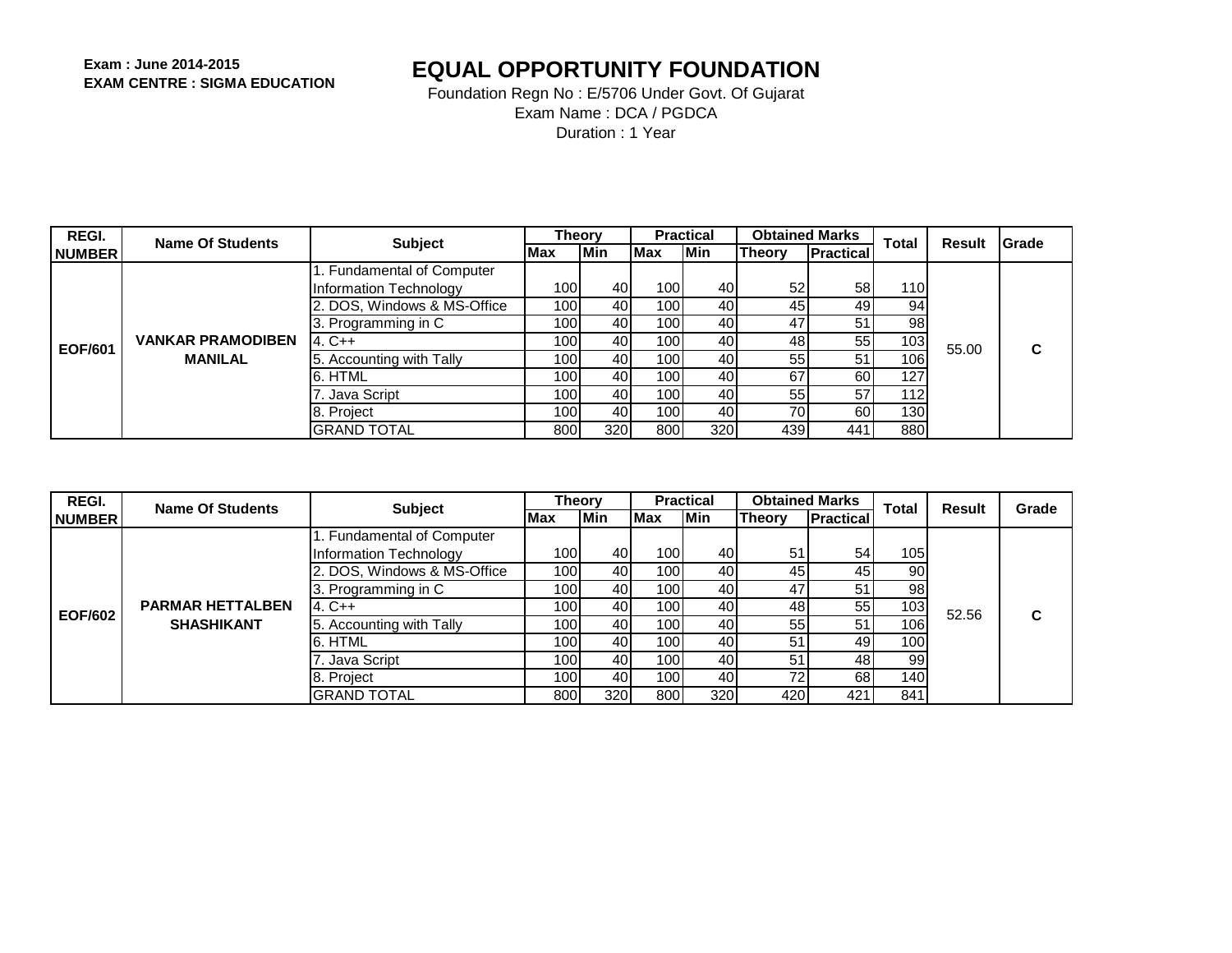| REGI.          | Name Of Students           | <b>Subject</b>              | <b>Theory</b> |            |                  | <b>Practical</b> |         | <b>Obtained Marks</b> | <b>Total</b> | Result | Grade |
|----------------|----------------------------|-----------------------------|---------------|------------|------------------|------------------|---------|-----------------------|--------------|--------|-------|
| <b>INUMBER</b> |                            |                             | <b>IMax</b>   | <b>Min</b> | <b>IMax</b>      | Min              | lTheorv | <b>Practical</b>      |              |        |       |
|                |                            | 1. Fundamental of Computer  |               |            |                  |                  |         |                       |              |        |       |
|                |                            | Information Technology      | 100l          | 40         | 100              | 40               | 54      | 59                    | 1131         |        |       |
|                |                            | 2. DOS, Windows & MS-Office | 100l          | 40         | 100              | 40               | 68      | 57                    | 125          |        |       |
|                |                            | 3. Programming in C         | 100l          | 40         | 100 <b>1</b>     | 40               | 57      | 55                    | 112I         |        |       |
| <b>EOF/603</b> | <b>SOLANKI JIGNASHABEN</b> | $14. C++$                   | 100l          | 40         | 100 <sup>1</sup> | 40               | 49      | 59                    | 108l         | 60.06  | в     |
|                | <b>JASHVANTBHAI</b>        | 5. Accounting with Tally    | 100l          | 40         | 100 <b>1</b>     | 40               | 55      | 62                    |              |        |       |
|                |                            | 6. HTML                     | 100l          | 40         | 100 <b>1</b>     | 40               | 67      | 61                    | 128I         |        |       |
|                |                            | . Java Script               | 100l          | 40         | 100 <b>1</b>     | 40               | 55      | 63                    | 118          |        |       |
|                |                            | 8. Project                  | 100l          | 40         | 100 <b>1</b>     | 40               | 72      | 68                    | 140          |        |       |
|                |                            | <b>GRAND TOTAL</b>          | 8001          | 320        | 800              | 320              | 477     | 484                   | 961          |        |       |

| REGI.          | <b>Name Of Students</b>                              | <b>Subject</b>              | <b>Theory</b>    |            |              | <b>Practical</b> |               | <b>Obtained Marks</b> | <b>Total</b> | <b>Result</b> | Grade |
|----------------|------------------------------------------------------|-----------------------------|------------------|------------|--------------|------------------|---------------|-----------------------|--------------|---------------|-------|
| <b>NUMBER</b>  |                                                      |                             | Max              | <b>Min</b> | <b>Max</b>   | lMin.            | <b>Theory</b> | Practical             |              |               |       |
|                |                                                      | 1. Fundamental of Computer  |                  |            |              |                  |               |                       |              |               |       |
|                |                                                      | Information Technology      | 100              | 40         | 1001         | 40               | 52            | 59                    | 111          |               |       |
|                |                                                      | 2. DOS, Windows & MS-Office | 100 <sup>1</sup> | 40         | 100          | 40               | 52            | 55                    | 107          |               |       |
| <b>EOF/604</b> | <b>MAYAVANSHI</b>                                    | 3. Programming in C         | 100I             | 40         | 100          | 40               | 57            | 59 <sub>l</sub>       | 116          |               |       |
|                |                                                      | 4. C++                      | 100              | 40         | 100          | 40               | 58            | 62                    | 120 I        | 60.44         | в     |
|                | <b>PRIYANKABEN PUJABHAI</b> 5. Accounting with Tally |                             | 100 <sup>1</sup> | 40         | 100l         | 40               | 55            | 61                    | 1161         |               |       |
|                |                                                      | 6. HTML                     | 100              | 40         | 100          | 40               | 67            | 63                    | 1301         |               |       |
|                |                                                      | 7. Java Script              | 100I             | 40         | 100          | 40               | 61            | 63                    | 124          |               |       |
|                |                                                      | 8. Project                  | 100I             | 40         | 100 <b>1</b> | 40               | 7,            | 72                    | 143 I        |               |       |
|                |                                                      | <b>GRAND TOTAL</b>          | 800l             | 320I       | 800          | 320              | 473           | 494                   | 967          |               |       |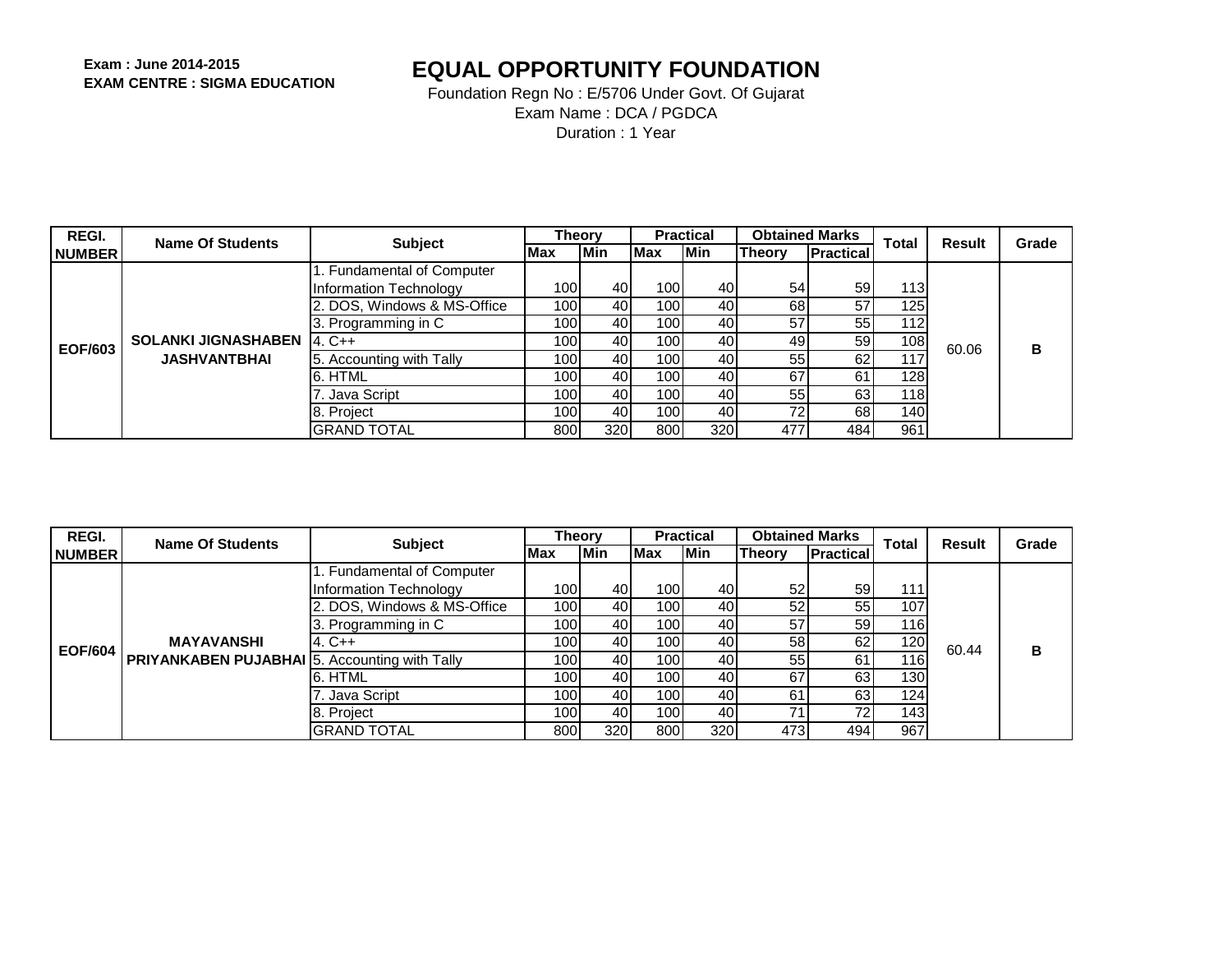| <b>REGI.</b>   | Name Of Students          | <b>Subject</b>              | <b>Theory</b> |            |              | <b>Practical</b> | <b>Obtained Marks</b> |                  | <b>Total</b> | <b>Result</b> | Grade |
|----------------|---------------------------|-----------------------------|---------------|------------|--------------|------------------|-----------------------|------------------|--------------|---------------|-------|
| <b>NUMBER</b>  |                           |                             | Max           | <b>Min</b> | <b>IMax</b>  | <b>Min</b>       | <b>Theory</b>         | <b>Practical</b> |              |               |       |
|                |                           | 1. Fundamental of Computer  |               |            |              |                  |                       |                  |              |               |       |
|                |                           | Information Technology      | 100 l         | 40         | 100          | 40               | 54                    | 57               | 111          |               |       |
|                |                           | 2. DOS, Windows & MS-Office | 100           | 40         | 100          | 40               | 46                    | 51               | 97           |               |       |
|                |                           | 3. Programming in C         | 100 l         | 40         | 100 <b>1</b> | 40               | 47                    | 51               | 98           |               |       |
| <b>EOF/605</b> | <b>TIRGAR JAYSHREEBEN</b> | $4. C++$                    | 100 l         | 40         | 100 <b>1</b> | 40               | 48                    | 55               | 103          | 56.56         | C     |
|                | <b>RAMESHBHAI</b>         | 5. Accounting with Tally    | 100l          | 40         | 100          | 40               | 55                    | 62               |              |               |       |
|                |                           | 6. HTML                     | 100 l         | 40         | 100 <b>1</b> | 40               | 67                    | 60               | 127          |               |       |
|                |                           | 7. Java Script              | 100 l         | 40         | 100          | 40               | 55                    | 57               | 112          |               |       |
|                |                           | 8. Project                  | 100 l         | 40         | 100          | 40               | 72                    | 68               | 1401         |               |       |
|                |                           | IGRAND TOTAL                | 8001          | 320        | 800          | 320              | 444                   | 461              | 905          |               |       |

| <b>REGI.</b>  | Name Of Students         | <b>Subject</b>              | Theory           |     |                  | <b>Practical</b> | <b>Obtained Marks</b> |                  | <b>Total</b>     | <b>Result</b> | Grade |
|---------------|--------------------------|-----------------------------|------------------|-----|------------------|------------------|-----------------------|------------------|------------------|---------------|-------|
| <b>NUMBER</b> |                          |                             | <b>Max</b>       | Min | Max              | <b>Min</b>       | <b>Theory</b>         | <b>Practical</b> |                  |               |       |
|               |                          | 1. Fundamental of Computer  |                  |     |                  |                  |                       |                  |                  |               |       |
|               |                          | Information Technology      | 100 <sup>1</sup> | 40  | 100I             | 40               | 59                    | 62 <sub>1</sub>  | 121              |               |       |
|               |                          | 2. DOS, Windows & MS-Office | 100 <b>1</b>     | 40  | 100              | 40               | 56                    | 67               | 1231             |               |       |
|               |                          | 3. Programming in C         | 100 <b>1</b>     | 40  | 100              | 40               | 62                    | 52 <sub>l</sub>  | 1141             |               |       |
| EOF/606       | <b>SOLANKI ANJANABEN</b> | $4. C++$                    | 100l             | 40  | 100 <sup>1</sup> | 40               | 54                    | 58 <sub>l</sub>  | 1121             | 60.56         | в     |
|               | <b>AMBALAL</b>           | 5. Accounting with Tally    | 100l             | 40  | 100 I            | 40               | 56                    | 62               | 118 <sub>1</sub> |               |       |
|               |                          | 6. HTML                     | 100l             | 40  | 100 I            | 40               | 67                    | 60               | 1271             |               |       |
|               |                          | 7. Java Script              | 100 I            | 40  | 1001             | 40               | 55                    | 59 <sub>l</sub>  | 114              |               |       |
|               |                          | 8. Project                  | 100l             | 40  | 1001             | 40               | 72                    | 68               | 140              |               |       |
|               |                          | IGRAND TOTAL                | 800              | 320 | 800              | 320              | 481                   | 488              | 969              |               |       |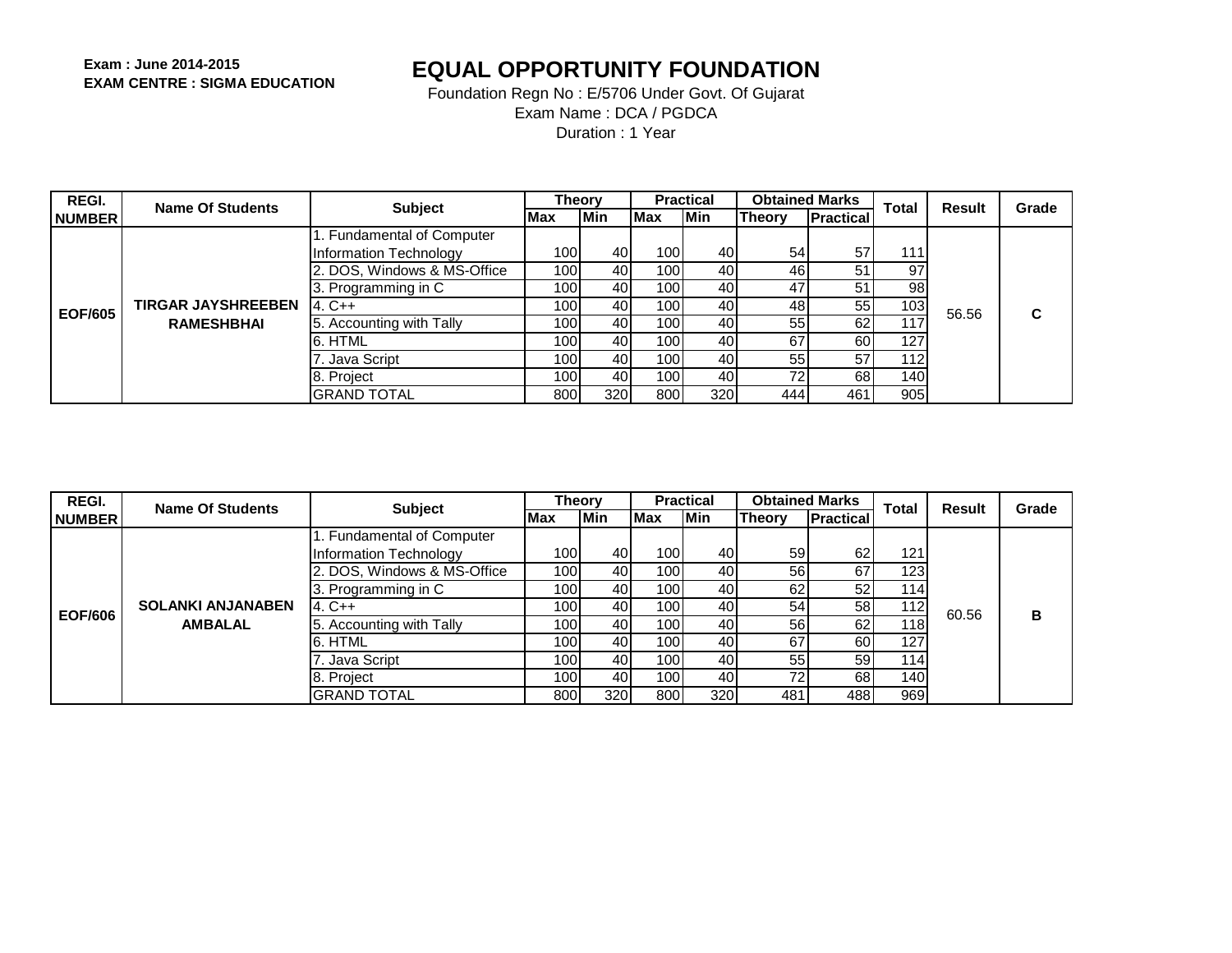Foundation Regn No : E/5706 Under Govt. Of Gujarat Exam Name : DCA / PGDCA

Duration : 1 Year

| REGI.          | Name Of Students   | <b>Subject</b>              | <b>Theory</b>    |            |                  | <b>Practical</b> | <b>Obtained Marks</b> |                  | <b>Total</b>     | Result | Grade |
|----------------|--------------------|-----------------------------|------------------|------------|------------------|------------------|-----------------------|------------------|------------------|--------|-------|
| <b>INUMBER</b> |                    |                             | <b>IMax</b>      | <b>Min</b> | <b>Max</b>       | lMin.            | <b>Theory</b>         | <b>Practical</b> |                  |        |       |
|                |                    | 1. Fundamental of Computer  |                  |            |                  |                  |                       |                  |                  |        |       |
|                |                    | Information Technology      | 100 l            | 40         | 100 <sub>I</sub> | 40               | 55                    | 59 <sub>l</sub>  | 114 <sub>1</sub> |        |       |
|                |                    | 2. DOS, Windows & MS-Office | 100 <sup>1</sup> | 40         | 100              | 40               | 46                    | 51               | 97               |        |       |
|                |                    | 3. Programming in C         | 100              | 40I        | 1001             | 40               | 47                    | 51               | 98 <sub>1</sub>  |        |       |
| <b>EOF/607</b> | <b>PATEL MIHIR</b> | $4. C++$                    | 100              | 40         | 100l             | 40               | 48                    | 55               | 103 <sub>l</sub> | 56.88  | С     |
|                | <b>PARESHBHAI</b>  | 5. Accounting with Tally    | 100I             | 40         | 100l             | 40               | 55                    | 62               | 117              |        |       |
|                |                    | 6. HTML                     | 100I             | 40         | 100l             | 40               | 68                    | 61               | 129              |        |       |
|                |                    | . Java Script               | 100              | 40         | 100l             | 40               | 55                    | 57               | 1121             |        |       |
|                |                    | 8. Project                  | 100              | 40         | 100 <sup>1</sup> | 40               | 72                    | 68               | 140              |        |       |
|                |                    | <b>GRAND TOTAL</b>          | 800l             | 320        | 800              | 320              | 446                   | 464              | 910              |        |       |

| <b>REGI.</b>  | <b>Name Of Students</b>             | <b>Subject</b>              | Theory       |     |                  | <b>Practical</b> | <b>Obtained Marks</b> |                  | <b>Total</b>     | Result |   |
|---------------|-------------------------------------|-----------------------------|--------------|-----|------------------|------------------|-----------------------|------------------|------------------|--------|---|
| <b>NUMBER</b> |                                     |                             | <b>Max</b>   | Min | Max              | <b>IMin</b>      | Theory                | <b>Practical</b> |                  |        |   |
|               |                                     | 1. Fundamental of Computer  |              |     |                  |                  |                       |                  |                  |        |   |
|               |                                     | Information Technology      | 100l         | 40  | 100              | 40               | 58                    | 62               | 120 <sub>l</sub> |        |   |
|               |                                     | 2. DOS, Windows & MS-Office | 100 <b>1</b> | 40  | 1001             | 40               | 59                    | 56               | 115 I            |        |   |
|               |                                     | 3. Programming in C         | 100 I        | 40  | 1001             | 40               | 67                    | 51               | 1181             |        |   |
|               | <b>EOF/608   RATHOD ALPESHKUMAR</b> | $4. C++$                    | 100l         | 40  | 1001             | 40               | 62                    | 54               | 116l             | 60.19  | В |
|               |                                     | 5. Accounting with Tally    | 100l         | 40  | 1001             | 40               | 59                    | 53               | 112              |        |   |
|               |                                     | 6. HTML                     | 100l         | 40  | 100 <sup>1</sup> | 40               | 60                    | 55               | 115              |        |   |
|               |                                     | 7. Java Script              | 100l         | 40  | 100I             | 40               | 61                    | 62               | 123 I            |        |   |
|               |                                     | 8. Project                  | 100l         | 40  | 1001             | 40               | 71                    | 73 <sub>l</sub>  | 144              |        |   |
|               |                                     | <b>GRAND TOTAL</b>          | 800          | 320 | 800              | 320              | 497                   | 466              | 963              |        |   |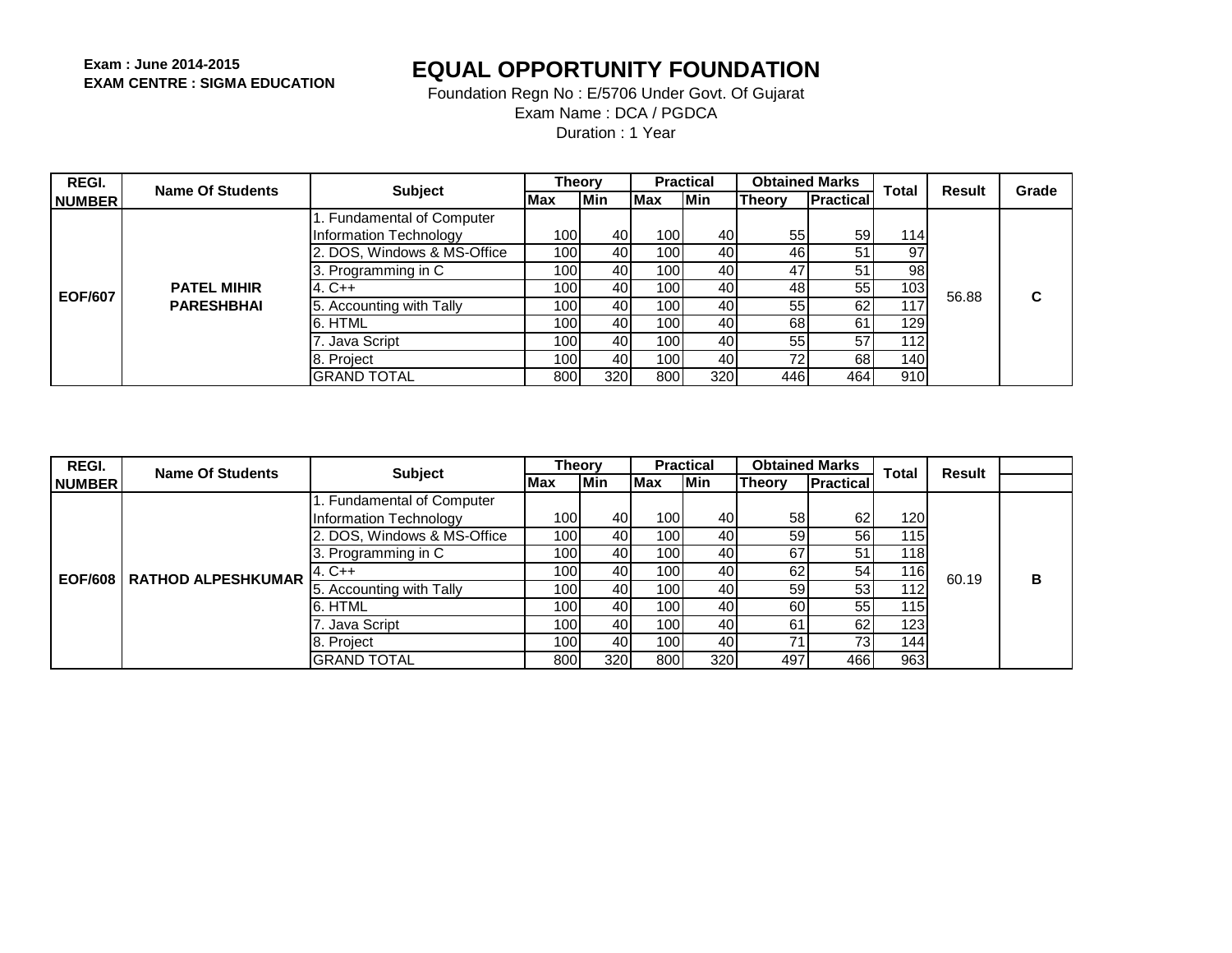| REGI.          | Name Of Students        | <b>Subject</b>              | Theorv           |            |                  | <b>Practical</b> | <b>Obtained Marks</b> |                  | <b>Total</b>     | Result |   |
|----------------|-------------------------|-----------------------------|------------------|------------|------------------|------------------|-----------------------|------------------|------------------|--------|---|
| <b>NUMBER</b>  |                         |                             | <b>IMax</b>      | <b>Min</b> | Max              | <b>IMin</b>      | <b>Theory</b>         | <b>Practical</b> |                  |        |   |
|                |                         | 1. Fundamental of Computer  |                  |            |                  |                  |                       |                  |                  |        |   |
|                |                         | Information Technology      | 100 <sup>1</sup> | 40         | 100 <b>1</b>     | 40I              | 64                    | 69               | 133 I            |        |   |
|                |                         | 2. DOS, Windows & MS-Office | 100I             | 40         | 100l             | 40               | 68                    | 69               | 137 <sub>1</sub> |        |   |
|                |                         | 3. Programming in C         | 100I             | 40         | 100              | 40               | 71                    | 65               | 136 I            |        |   |
| <b>EOF/609</b> | <b>MAYURKUMAR</b>       | $4. C++$                    | 100 <sup>1</sup> | 40         | 100l             | 40               | 62                    | 54               | 116l             | 70.88  |   |
|                | <b>MUKESHBHAI PATEL</b> | 5. Accounting with Tally    | 100I             | 40         | 100              | 40               | 76I                   |                  | 147              |        | А |
|                |                         | 6. HTML                     | 100              | 40         | 100 <sup>1</sup> | 40               | 73 <sub>1</sub>       |                  | 144              |        |   |
|                |                         | 7. Java Script              | 100              | 40         | 100 <sup>1</sup> | 40               | 69                    | 73 <sub>l</sub>  | 142              |        |   |
|                |                         | 8. Project                  | 100              | 40         | 100 <b>1</b>     | 40               | 88                    | 91               | 1791             |        |   |
|                |                         | IGRAND TOTAL                | 800              | 320        | 800              | 320              | 571                   | 5631             | 1134             |        |   |

| REGI.          | <b>Name Of Students</b> | <b>Subject</b>                | Theory           |            |            | <b>Practical</b> | <b>Obtained Marks</b> |                  | <b>Total</b>     | Result<br>70.75 |   |
|----------------|-------------------------|-------------------------------|------------------|------------|------------|------------------|-----------------------|------------------|------------------|-----------------|---|
| <b>NUMBER</b>  |                         |                               | Max              | <b>Min</b> | <b>Max</b> | <b>IMin</b>      | <b>Theory</b>         | <b>Practical</b> |                  |                 |   |
|                |                         | 1. Fundamental of Computer    |                  |            |            |                  |                       |                  |                  |                 |   |
|                |                         | <b>Information Technology</b> | 100 <b>1</b>     | 40         | 100        | 40               | 61                    | 67               | 128I             |                 |   |
|                |                         | 2. DOS, Windows & MS-Office   | 100              | 40         | 100        | 40               | 71                    | 69               | 140 I            |                 |   |
|                |                         | 3. Programming in C           | 100 <sub>l</sub> | 40         | 100        | 40               | 66                    | 65               | 131 <sup>1</sup> |                 |   |
| <b>EOF/610</b> | <b>KEVALKUMAR</b>       | $4. C++$                      | 100              | 40         | 100        | 40               | 62                    | 66I              | 128I             |                 | A |
|                | <b>SURESHBHAI PATEL</b> | 5. Accounting with Tally      | 100              | 40         | 100l       | 40               | 74                    | 71               | 1451             |                 |   |
|                |                         | 6. HTML                       | 100              | 40         | 100l       | 40               | 72                    | 68               | 140 I            |                 |   |
|                |                         | . Java Script                 | 100              | 40         | 100        | 40               | 75                    | 73 <sub>l</sub>  | 148 I            |                 |   |
|                |                         | 8. Project                    | 100              | 40         | 100        | 40               | 83                    | 89               | 172              |                 |   |
|                |                         | <b>GRAND TOTAL</b>            | 800              | 320        | 800        | 320              | 564                   | 568              | 11321            |                 |   |